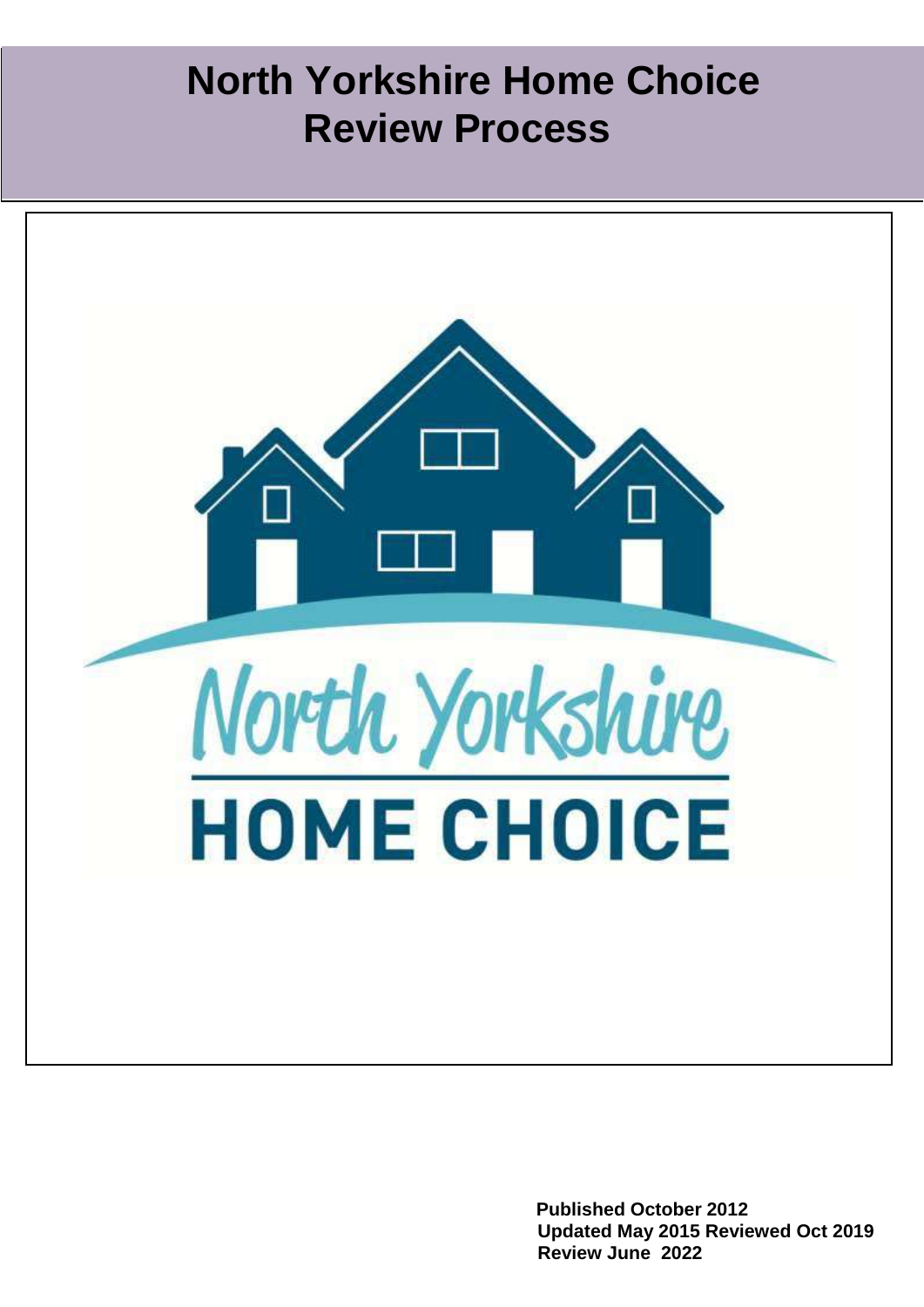## **Right of Review**

North Yorkshire Home Choice (NYHC) operate a two stage review process.

All applicants have the right of review in respect of a decision made regarding their housing application and

- access to the register, by either eligibility or qualification
- those who are not a qualifying person under the Housing Act 1996 s160A(7)
- a decision to cancel an application
- a decision to withdraw priority banding
- a decision in respect of any information which is being taken into account in Considering whether to make an offer of accommodation

### **Stage 1 review**

This review will be carried out by a senior officer of the partner landlord dealing with your application and who will have had no previous involvement in the original decision.

The request for a stage 1 review should be submitted to the relevant team/manager within 21 days of the date of the original decision letter. The reviewing officer will advise the applicant, in writing, of the stage 1 review decision.

Applicants have the right to a second review if they remain dissatisfied.

Applicants who require a second review (stage 2) should advise the reviewing officer, in writing, within 21 days of the stage 1 decision letter.

The reviewing officer will raise the request for a stage 2 panel review with the NYHC Coordinator.

### **NYHC Coordinator**

The NYHC coordinator is responsible for allocating, monitoring and recording all stage 2 panel reviews and will acknowledge, in writing, to the applicant, receipt of their request.

Applicants will have 14 days from the date of acknowledgement to submit any information on relevant developments they wish to be considered since the original decision was made.

### **Stage 2 panel review**

This review will be carried out by a minimum of one independent member of the NYHC Panel. Details of the partner landlords who represent the panel can be found on page 4.

The review panel will make a recommendation within 56 days of the date of the applicant's written request. However the panel reserve the right to extend the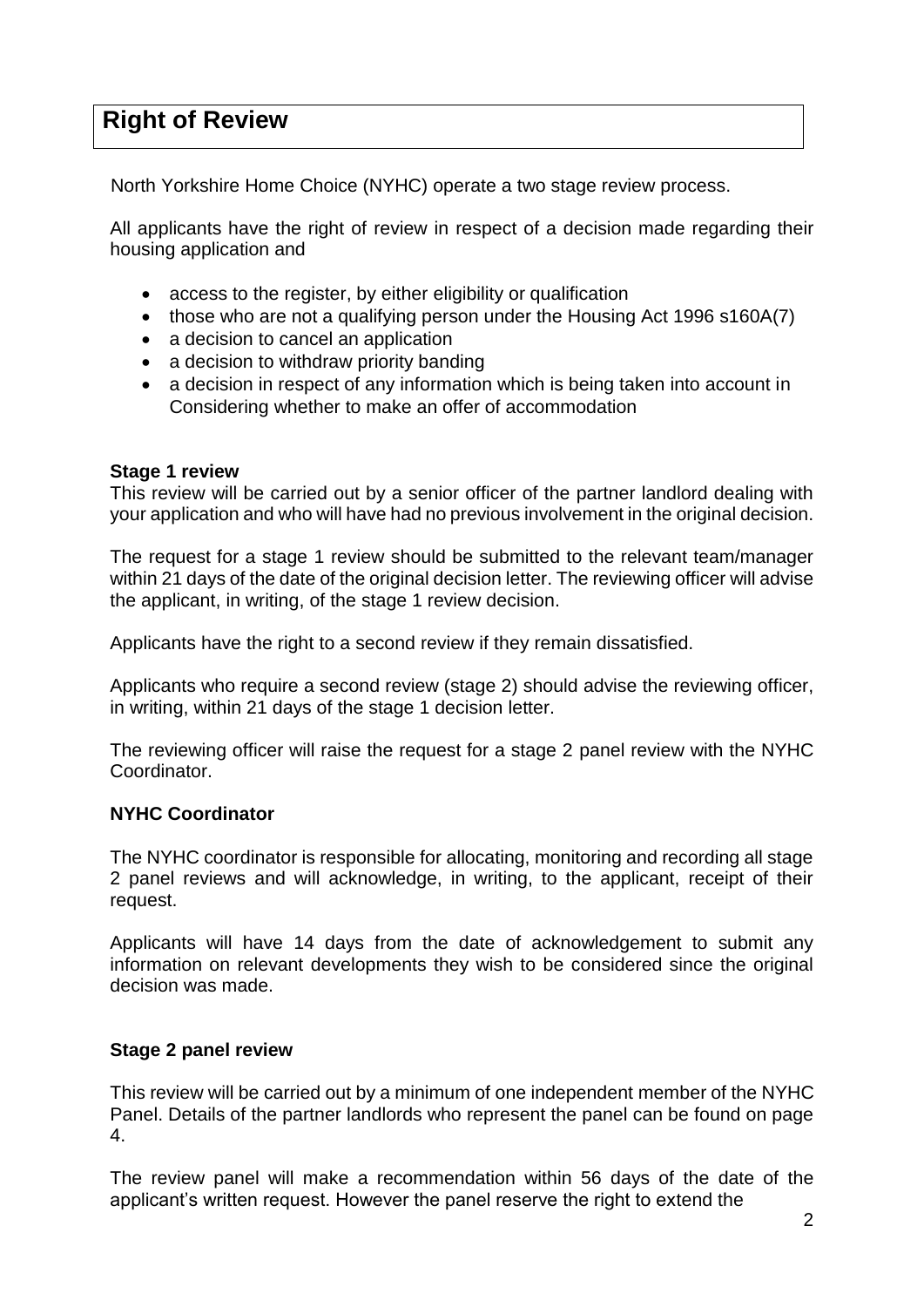decision time. In the event more time is required the applicant will be advised in writing and provided with a reason for the time extension.

A stage 2 review is a paper hearing but at the panels discretion can include a conversation or meeting with the applicant.

The panel's recommendation will be sent to the partner landlord, who will have 7 days to notify the applicant of the outcome. Applicants will receive a copy of the panels report.

### **Review Panel**

The review panel is comprised of representatives, who are either senior officers or appropriate specialists, of NYHC partner landlords.

All panel reviews are reported to the NYHC partnership Board on a quarterly basis.

If you remain dissatisfied with the outcome of your review, and seek a Judicial Review this should be lodged within 3 months of the panel's decision or if you decide to take your case to the Local Government Ombudsman this should be within 12 months of the panel's decision.

More information on the Local Government Ombudsman service can be found on their website at https://www.lgo.org.uk/make-a-complaint/fact-sheets/housing/whichombudsman-for-complaints-about-social-housing

**Please note:** 

**If your complaint is related to a general complaint where you feel that you have not received an acceptable level of service, emails, letters or phone calls remain unanswered, property repairs, tenant behaviour are not covered by the right of review process> These issues should be reported directly to the partner landlord dealing with your housing application or your current landlord. North Yorkshire partner landlord contact details are available on page 4 of this guide.**